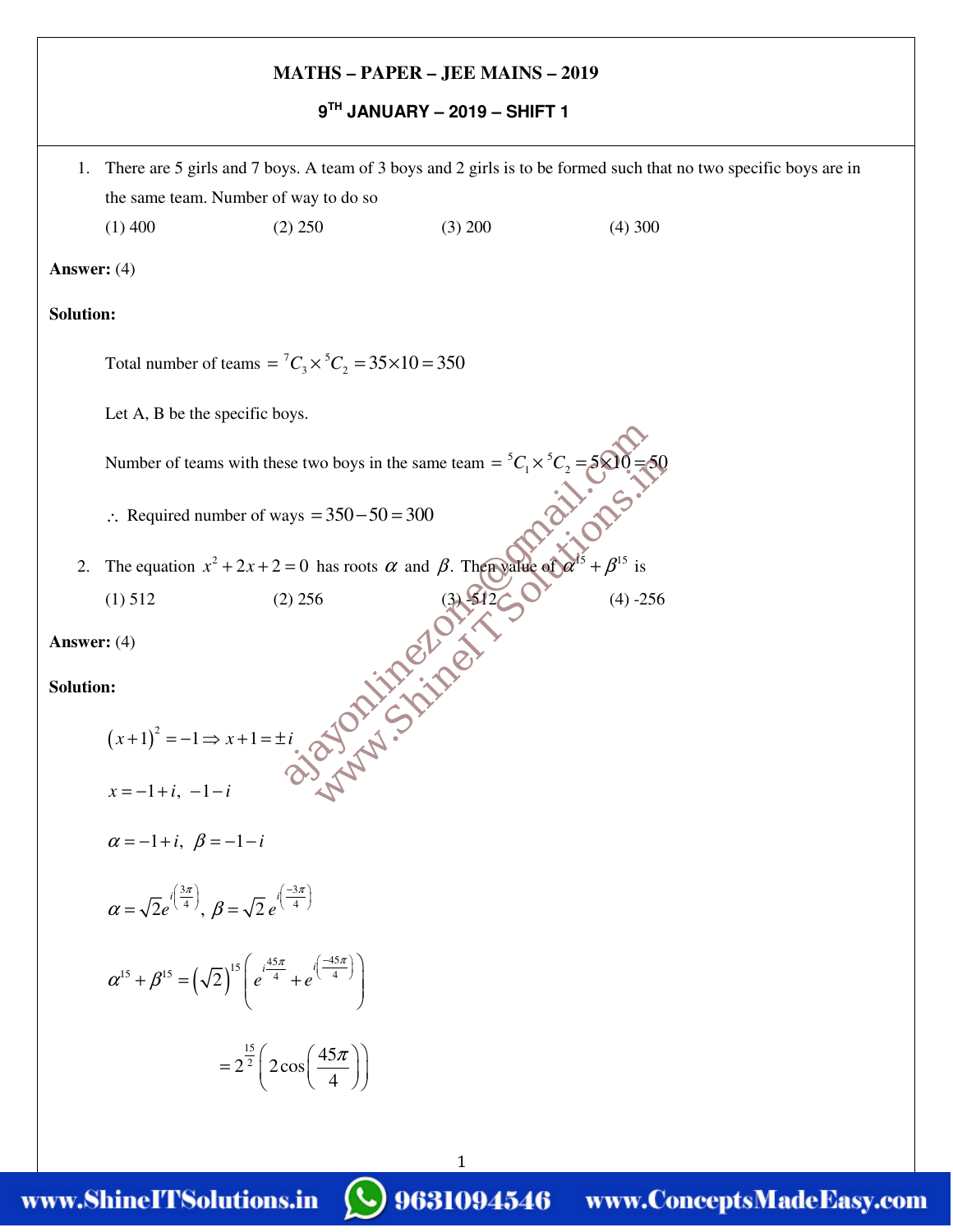**9TH JANUARY – 2019 – SHIFT 1** 



2

**Answer:** (3)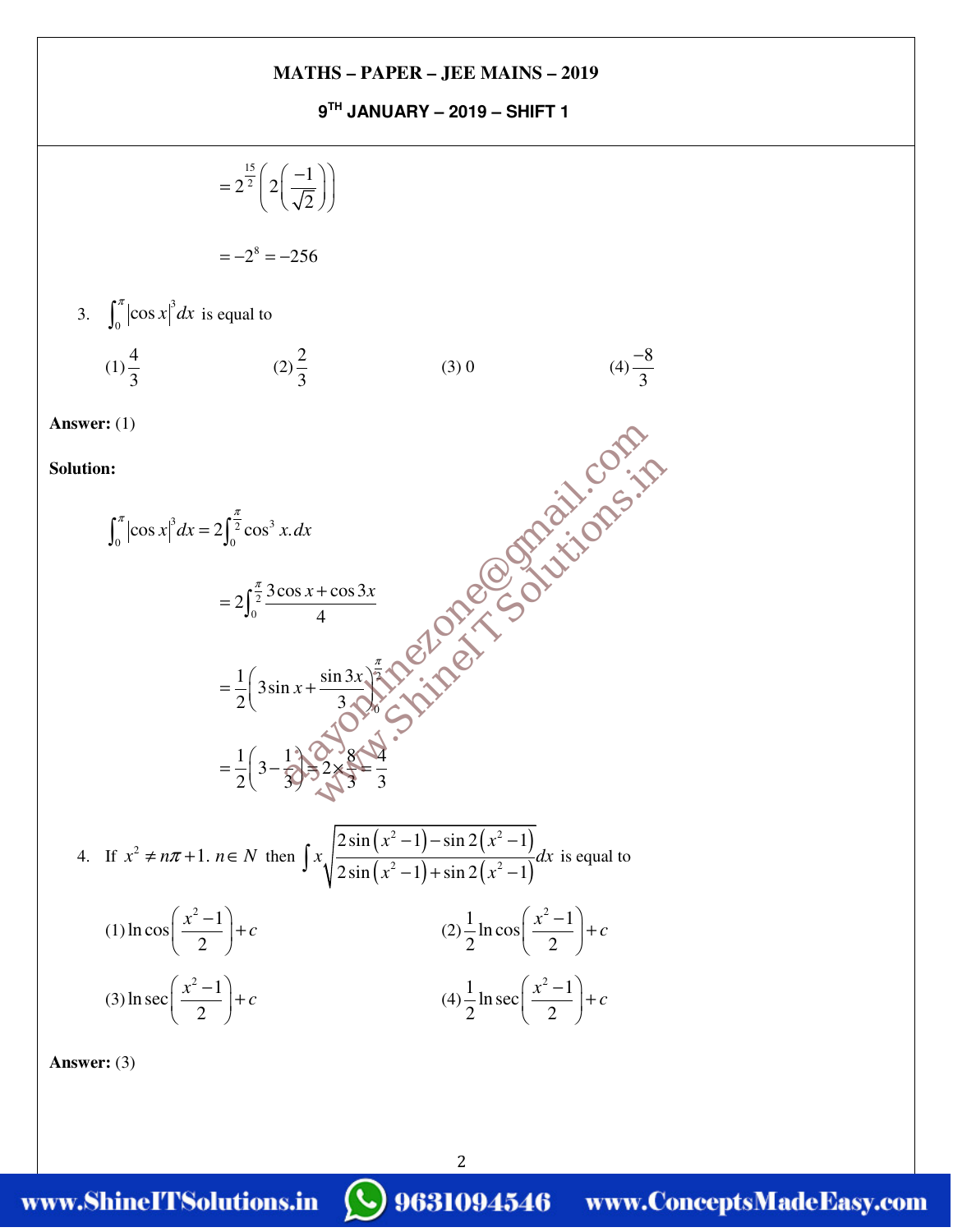**9TH JANUARY – 2019 – SHIFT 1** 

**Solution:**

Let 
$$
x^2 - 1 = t \Rightarrow x dx = \frac{dt}{2}
$$
  
\n
$$
\int \sqrt{\frac{2 \sin t - \sin 2t}{2 \sin t + \sin 2t}} \cdot \frac{dt}{2} = \frac{1}{2} \int \sqrt{\frac{2 \sin t (1 - \cos t)}{2 \sin t + \cos t}} dt
$$
\n
$$
= \frac{1}{2} \int \tan \frac{t}{2} dt
$$
\n
$$
= \log \left| \sec \frac{t}{2} \right| + c
$$
\n
$$
= \log \left| \sec \left( \frac{x^2 - 1}{2} \right) \right| + c
$$
\n
$$
= \log \left| \sec \left( \frac{x^2 - 1}{2} \right) \right| + c
$$
\n
$$
\int \sqrt[3]{ \sqrt[3]{ \sqrt[3]{}} \sqrt[3]{} \sqrt[3]{}} \sqrt[3]{} \sqrt[3]{} \sqrt[3]{} \sqrt[3]{} \sqrt[3]{} \sqrt[3]{} \sqrt[3]{} \sqrt[3]{} \sqrt[3]{} \sqrt[3]{} \sqrt[3]{} \sqrt[3]{} \sqrt[3]{} \sqrt[3]{} \sqrt[3]{} \sqrt[3]{} \sqrt[3]{} \sqrt[3]{} \sqrt[3]{} \sqrt[3]{} \sqrt[3]{} \sqrt[3]{} \sqrt[3]{} \sqrt[3]{} \sqrt[3]{} \sqrt[3]{} \sqrt[3]{} \sqrt[3]{} \sqrt[3]{} \sqrt[3]{} \sqrt[3]{} \sqrt[3]{} \sqrt[3]{} \sqrt[3]{} \sqrt[3]{} \sqrt[3]{} \sqrt[3]{} \sqrt[3]{} \sqrt[3]{} \sqrt[3]{} \sqrt[3]{} \sqrt[3]{} \sqrt[3]{} \sqrt[3]{} \sqrt[3]{} \sqrt[3]{} \sqrt[3]{} \sqrt[3]{} \sqrt[3]{} \sqrt[3]{} \sqrt[3]{} \sqrt[3]{} \sqrt[3]{} \sqrt[3]{} \sqrt[3]{} \sqrt[3]{} \sqrt[3]{} \sqrt[3]{} \sqrt[3]{} \sqrt[3]{} \sqrt[3]{} \sqrt[3]{} \sqrt[3]{} \sqrt[3]{} \sqrt[3]{} \sqrt[3]{} \sqrt[3]{} \sqrt[3]{} \sqrt[3]{} \sqrt[3]{} \sqrt[3]{} \sqrt[3]{} \sqrt[3]{} \sqrt[3]{} \sqrt[3]{} \sqrt[3]{} \sqrt[3]{} \sqrt[3]{} \sqrt[3]{} \sqrt[3
$$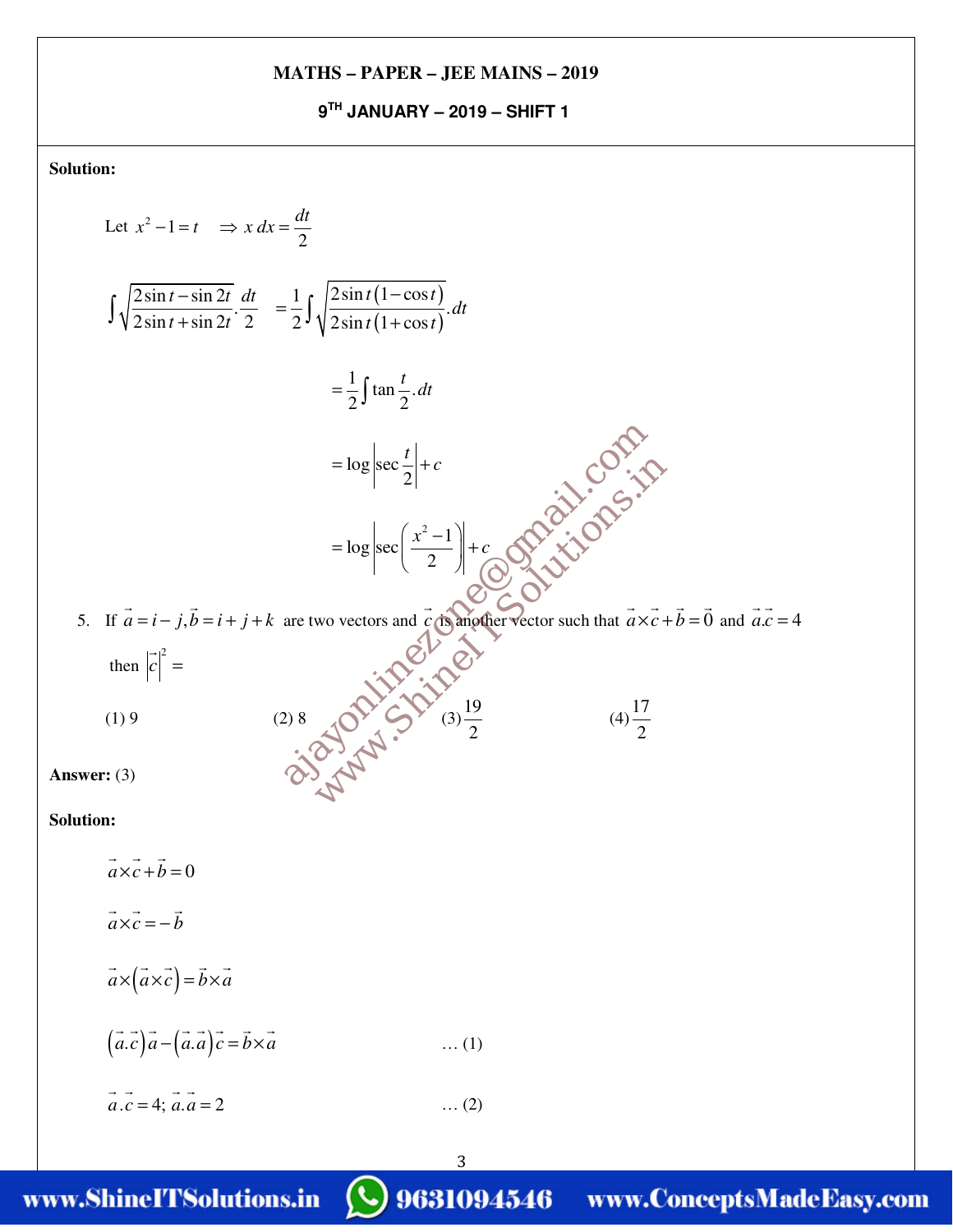**9TH JANUARY – 2019 – SHIFT 1** 

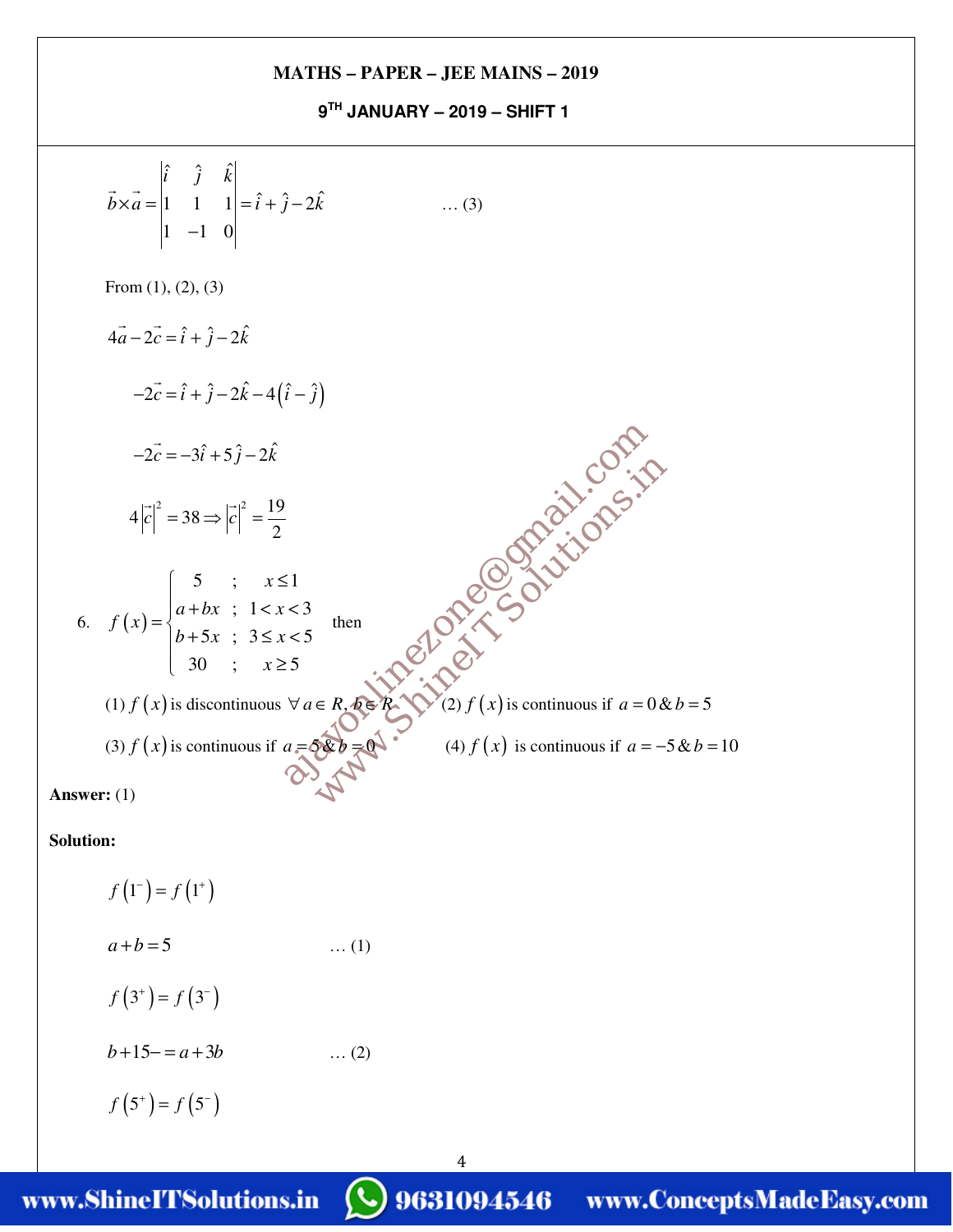**9TH JANUARY – 2019 – SHIFT 1** 

$$
b + 25 = 30 \tag{3}
$$

From  $(3)$ ,  $b = 5$ 

From (1),  $a = 0$  & from (2),  $a = 5$ 

- ∴  $f(x)$  is discontinuous  $\forall a \in R, b \in R$
- 7. Average height & variance of 5 students in a class is 150 and 18 respectively. A new student whose height is 156 cm is added to the group. Find new variance.

5

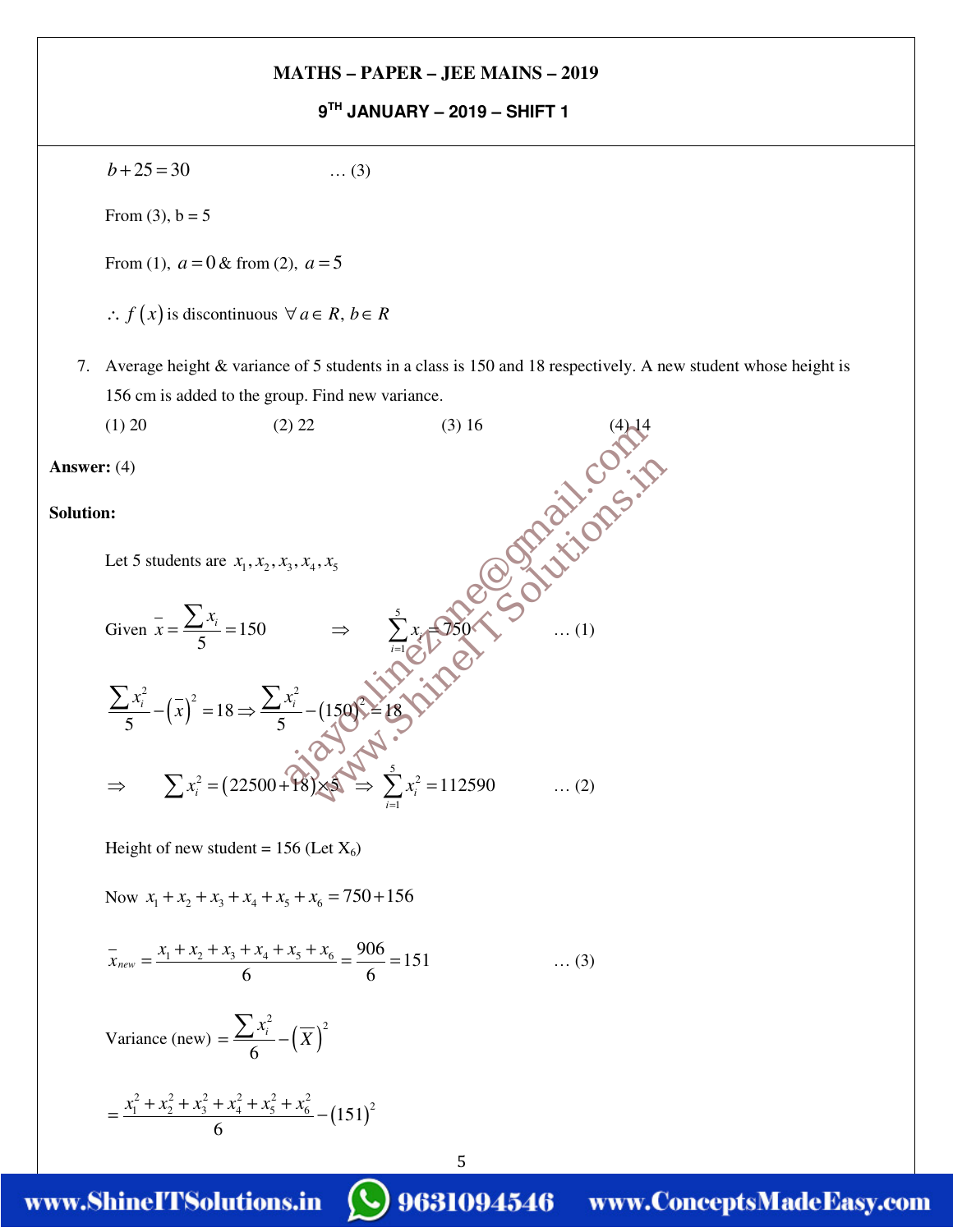**9TH JANUARY – 2019 – SHIFT 1** 

From equation (2) and (3)

Var (new) =  $\frac{112590 + (156)^2}{6} - (151)^2$  $151$ <sup>2</sup> = 22821 - 22801 = 20 6 +  $=\frac{12556 + (155)}{2} - (151)^2 = 22821 - 22801 =$ 

8. a, b, c are in G.P,  $a+b+c=bx$ , then x can not be

$$
(1) 2 \t(2) -2 \t(3) 3 \t(4) 4
$$

**Answer:** (1)

**Solution:**



6

**Solution:**

 $2^4 \equiv 1 \pmod{15}$ 

 $2^{400} \equiv 1 \pmod{15}$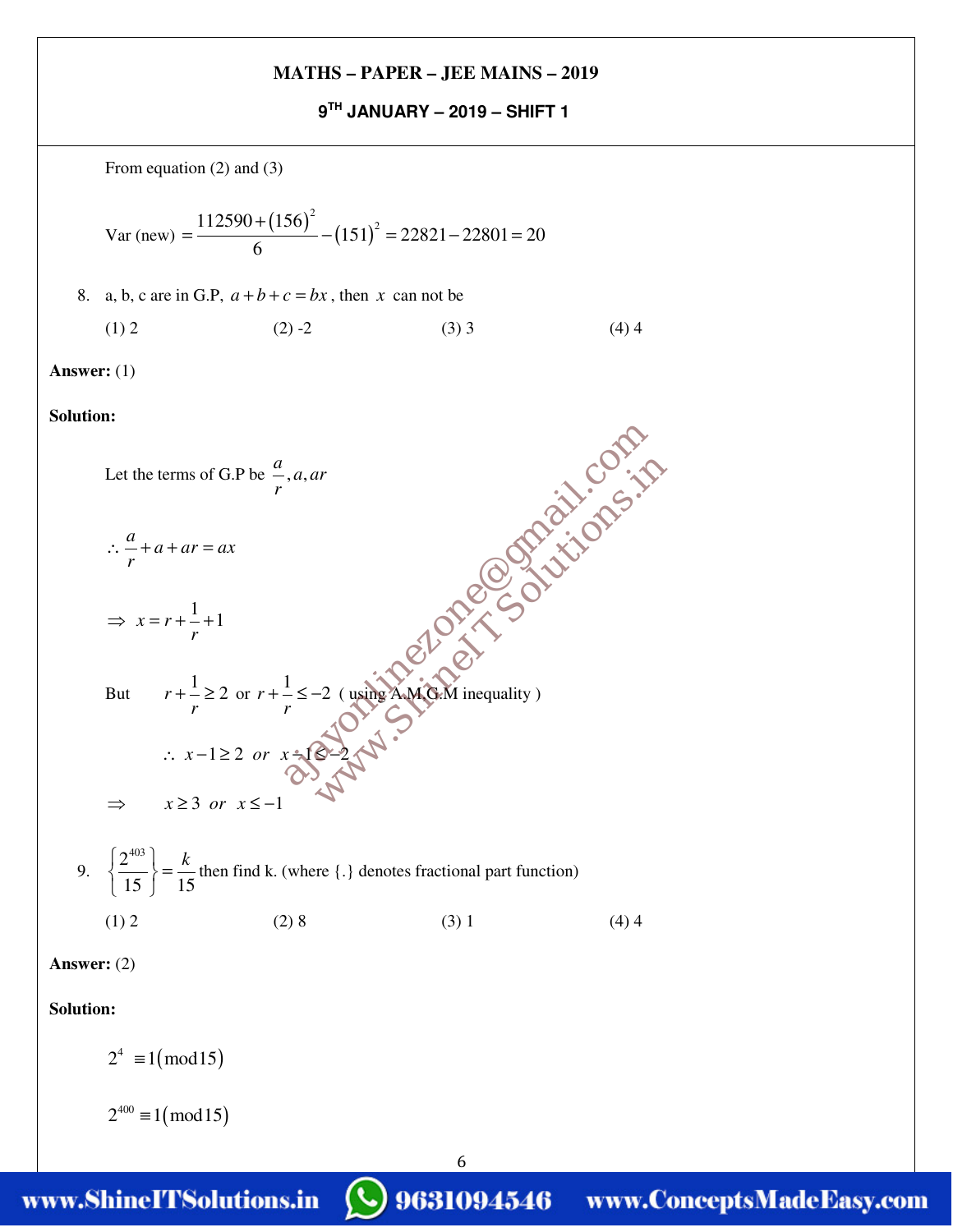**9TH JANUARY – 2019 – SHIFT 1** 



11. There is a parabola having axis as *x* − axis, vertex is at a distance of 2 unit from origin & focus is at (4, 0). Which of the following point does not lie on the parabola.

> 7 BYJU's Classes

(1)(6,8) (2)(5, 2 $\sqrt{6}$ ) (3)(8, 4 $\sqrt{3}$ ) (4)(4, -4)

**Answer:** (1)

**Solution:**

The equation of parabola is  $y^2 = 8(x-2)$ 

∴  $(6,8)$  does not lie on this curve

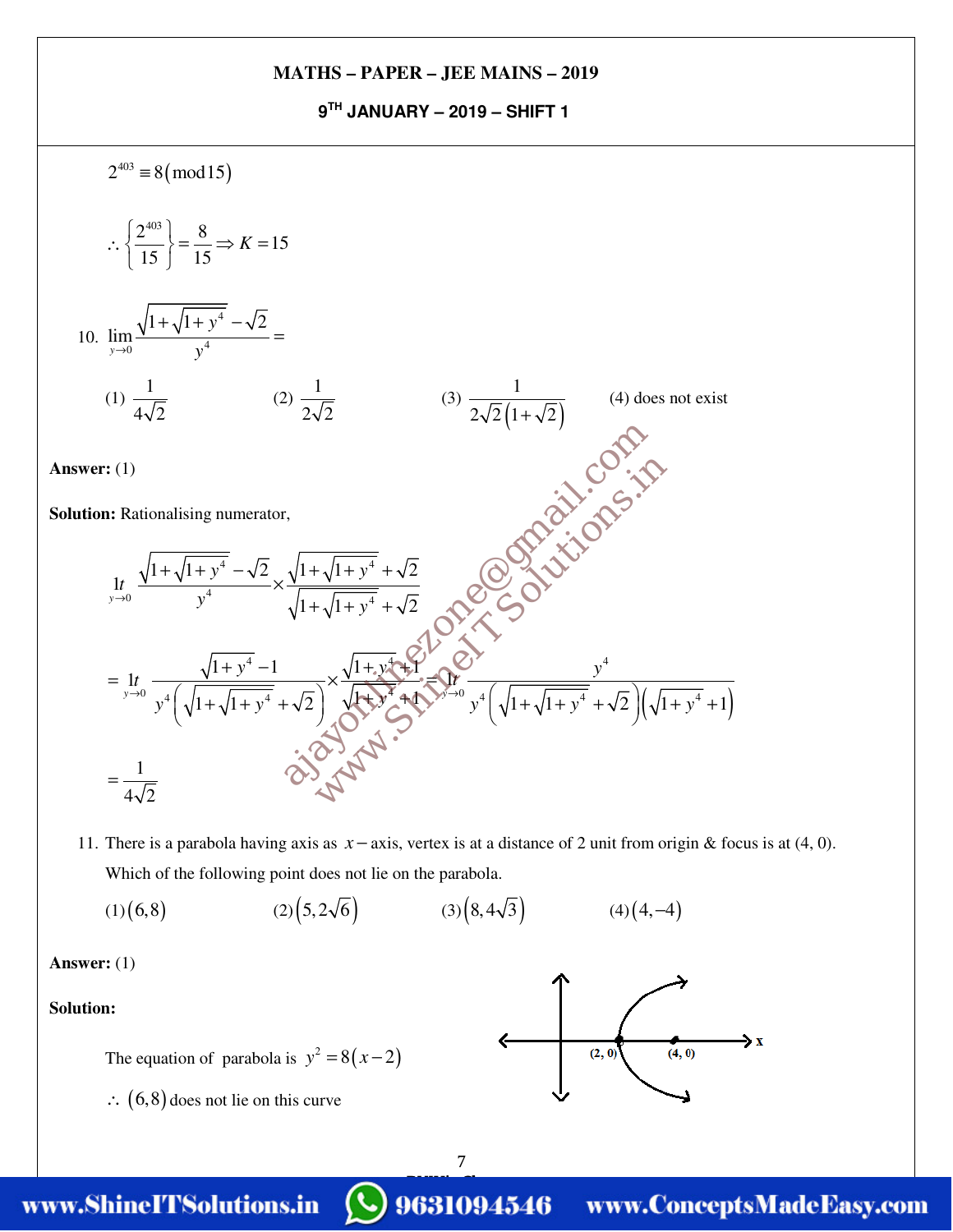**9TH JANUARY – 2019 – SHIFT 1** 

12. Find sum of all possible values of 
$$
\theta
$$
 in the interval  $\left(-\frac{\pi}{2}, \pi\right)$  for which  $\frac{3+2i\sin\theta}{1-2i\sin\theta}$  is purely imaginary  
\n(1)  $\frac{\pi}{3}$  (2)  $\pi$  (3)  $\frac{2\pi}{3}$  (4)  $\frac{\pi}{2}$   
\nAnswer: (3)  
\nSolution:  
\n
$$
z = \frac{3+2i\sin\theta}{1-2i\sin\theta} \times \frac{1+2i\sin\theta}{1+2i\sin\theta}
$$
\n
$$
= \frac{(3-4\sin^2\theta)+i(8\sin\theta)}{1+4\sin^2\theta}
$$
\nFor z to be purely imaginary, Re(z) = 0  
\ni.e.,  $\frac{3-4\sin^2\theta}{1+4\sin^2\theta} = 0$   
\n $\Rightarrow \sin^2\theta = \frac{3}{4}$   
\nAs  $\theta \in \left(-\frac{\pi}{2}, \pi\right) \Rightarrow \theta = \pm \frac{\pi}{(\pi^2)^2} \pm \sqrt{3}$   
\n $\therefore$  sum of all values of  $\theta = \frac{2\pi}{3}$   
\n13. Let  $A = \begin{bmatrix} \cos\theta & -\sin\theta \\ \sin\theta & \cos\theta \end{bmatrix}$  Find the value of  $A^{-50}$  at  $\theta = \frac{\pi}{12}$ .  
\n
$$
\int \left[-\frac{\sqrt{3}}{2} - \frac{1}{2}\right] \left[2\left[\frac{\sqrt{3}}{2} - \frac{1}{2}\right] \left[2\left[\frac{\sqrt{3}}{2} - \frac{1}{2}\right] \left[3\left[\frac{\sqrt{3}}{2} - \frac{1}{2}\right] \left[3\left[\frac{\sqrt{3}}{2} - \frac{1}{2}\right] \left[4\left[\frac{\sqrt{3}}{2} - \frac{1}{2}\right] \left[4\left[\frac{\sqrt{3}}{2} - \frac{1}{2}\right] \left[4\left[\frac{\sqrt{3}}{2} - \frac{1}{2}\right] \left[4\left[\frac{\sqrt{3}}{2} - \frac{1}{2}\right] \left[4\left[\frac{\sqrt{3}}{2} - \frac{1}{2}\right] \left[4\left[\frac{\sqrt{3}}{2} - \frac{1}{2}\right] \
$$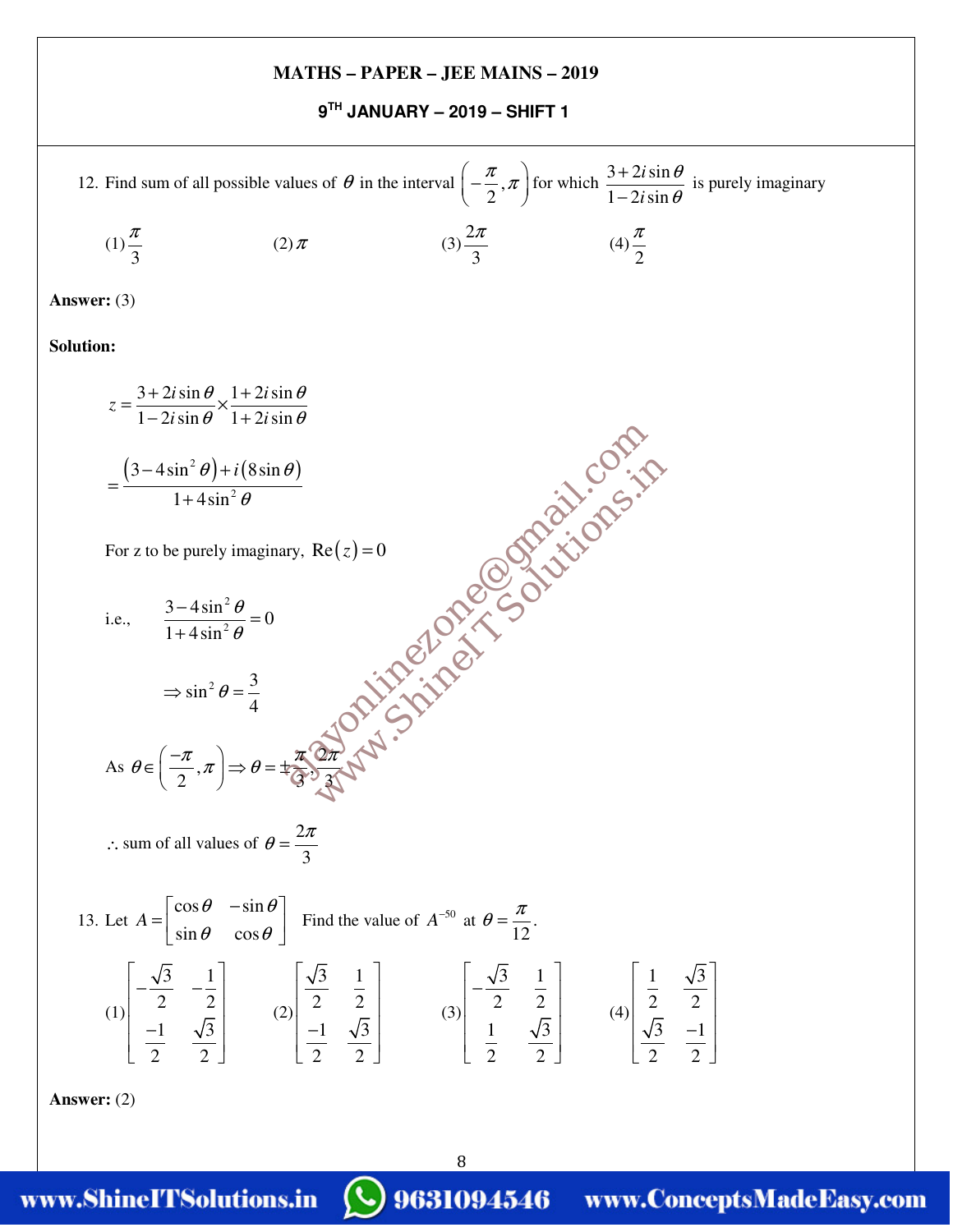## **9TH JANUARY – 2019 – SHIFT 1**

**Solution:**

$$
A = \begin{pmatrix} \cos \theta & -\sin \theta \\ \sin \theta & \cos \theta \end{pmatrix}
$$

A is a rotation matrix

$$
\therefore A^n = \begin{pmatrix} \cos n\theta & -\sin n\theta \\ \sin n\theta & \cos n\theta \end{pmatrix} \implies A^{-50} = \begin{pmatrix} \cos 50\theta & \sin 50\theta \\ -\sin 50\theta & \cos 50\theta \end{pmatrix}
$$

$$
\therefore A^{-50} \text{ at } \theta = \frac{\pi}{12} \text{ is } \begin{pmatrix} \cos \frac{25\pi}{6} & \sin \frac{25\pi}{6} \\ -\sin \frac{25\pi}{6} & \cos \frac{25\pi}{6} \end{pmatrix} = \begin{pmatrix} \frac{\sqrt{3}}{2} & \frac{1}{2} \\ \frac{-1}{2} & \frac{\sqrt{3}}{2} \end{pmatrix}
$$
  
If  $(A \oplus B) \wedge (\sim A \oplus B) = A \wedge B$  what should be proper  
graphed in place of  $\oplus$  and  
(1)  $\wedge$  and  $\vee$  (2)  $\wedge$  and  $\wedge$  (3) **2** and **3** (4)  $\vee$  and  
(1)  $\wedge$  and (2)  $\wedge$  and  $\wedge$  (3) **2** and **3** (4)  $\vee$  and  
(5) **4 4 6 9** represents  $\vee$   
**1 a b a a b b c d e e f f f g h i j k k k k k k k k k k k k k k k k k k k k k k k k k k k k k k k k k k k k k k k k k k k k k k** <

14. If  $(A \oplus B) \wedge (\sim A \oplus B) = A \wedge B$  what should be proper symbol in place of  $\oplus$  and  $\Theta$  to hold the equation

9

(1) ∧ and ∨ (2) ∧ and ∧ (3)  $\mathbb{V}$  and  $\mathbb{V}$  (4)  $\vee$  and  $\wedge$ 

**Answer:** (1)

**Solution:**

By inspection ⊕ represents ∧ and Θ represents ∨

| $\mathbf{A}$ | B                | $A \wedge B$ | z <sup>A</sup>            | $\sim A \vee B$ | $(A \wedge B) \wedge (\sim A \vee B)$ |
|--------------|------------------|--------------|---------------------------|-----------------|---------------------------------------|
| T            | T                | T            | $\boldsymbol{\mathrm{F}}$ | T               | T                                     |
| T            | F                | F            | $\mathbf{F}$              | F               | $\mathbf{F}$                          |
| $\mathbf{F}$ | T                | F            | T                         | T               | F                                     |
| F            | $\boldsymbol{F}$ | F            | T                         | T               | F                                     |
|              |                  |              |                           |                 |                                       |

$$
\therefore (A \wedge B) \wedge (\sim A \vee B) \equiv A \wedge B
$$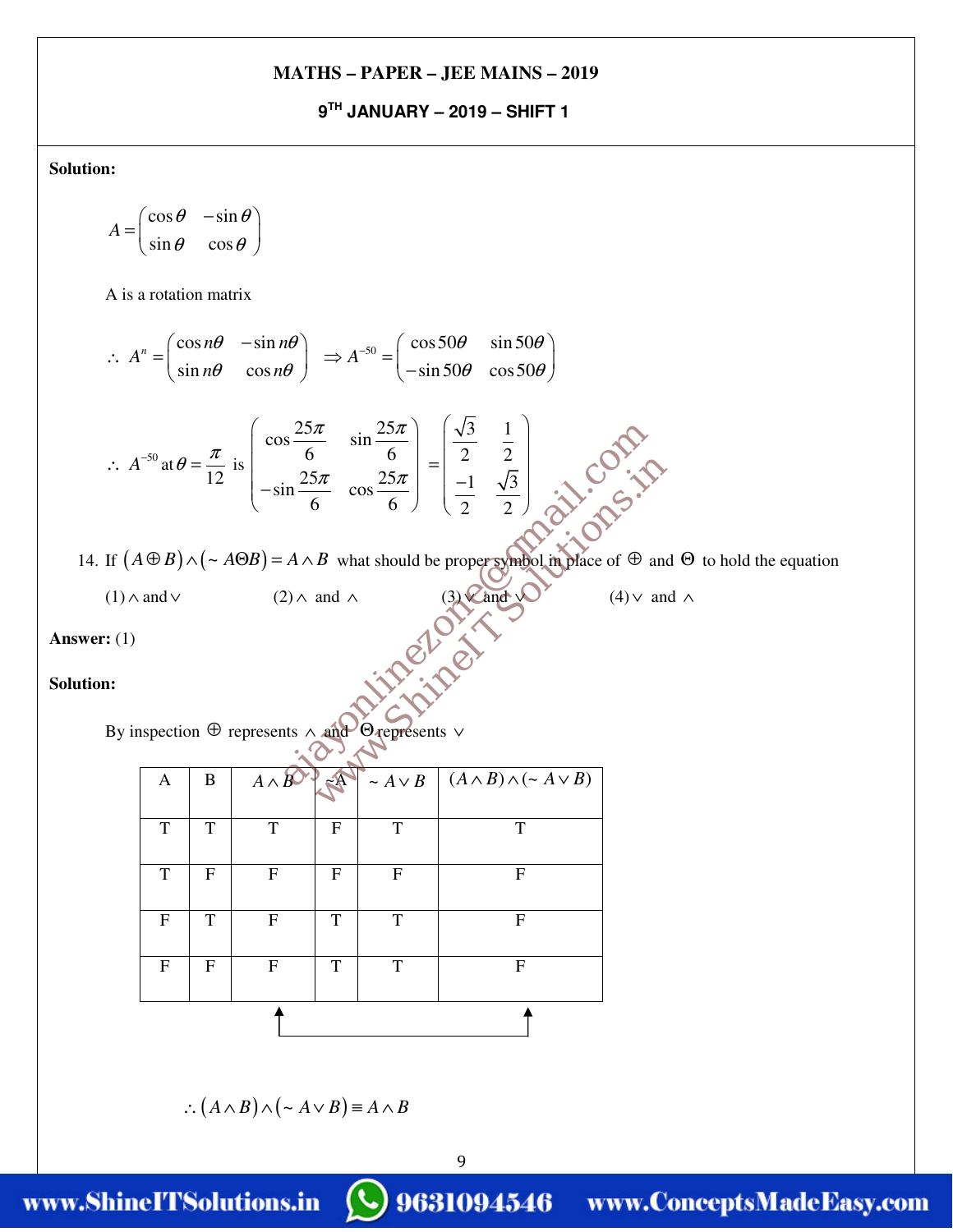**9TH JANUARY – 2019 – SHIFT 1** 

15. If 
$$
y(x)
$$
 is solution of  $x \frac{dy}{dx} + 2y = x^2$ ,  $y(1) = 1$  then value of  $y\left(\frac{1}{2}\right) =$   
\n $(1) - \frac{49}{16}$   $(2) \frac{49}{16}$   $(3) \frac{45}{8}$   $(4) - \frac{45}{8}$ 

**Answer:** (2)

**Solution:**

$$
x \frac{dy}{dx} + 2y = x^2
$$
\n
$$
\frac{dy}{dx} + \frac{2}{x}y = x
$$
\nThis is linear differential equation\n
$$
I.F = e^{\int \frac{2}{x} dx} = e^{2\log x} = x^2
$$
\n
$$
\therefore \text{ solution is } x^2y = \int x^3 dx
$$
\n
$$
x^2y = \frac{x^4}{4} + c
$$
\n
$$
y(1) = 1 \implies c = \frac{2}{3} \implies \sqrt{3} \implies \sqrt{3} \implies \sqrt{3} \implies \sqrt{3} \implies \sqrt{3} \implies \sqrt{3} \implies \sqrt{3} \implies \sqrt{3} \implies \sqrt{3} \implies \sqrt{3} \implies \sqrt{3} \implies \sqrt{3} \implies \sqrt{3} \implies \sqrt{3} \implies \sqrt{3} \implies \sqrt{3} \implies \sqrt{3} \implies \sqrt{3} \implies \sqrt{3} \implies \sqrt{3} \implies \sqrt{3} \implies \sqrt{3} \implies \sqrt{3} \implies \sqrt{3} \implies \sqrt{3} \implies \sqrt{3} \implies \sqrt{3} \implies \sqrt{3} \implies \sqrt{3} \implies \sqrt{3} \implies \sqrt{3} \implies \sqrt{3} \implies \sqrt{3} \implies \sqrt{3} \implies \sqrt{3} \implies \sqrt{3} \implies \sqrt{3} \implies \sqrt{3} \implies \sqrt{3} \implies \sqrt{3} \implies \sqrt{3} \implies \sqrt{3} \implies \sqrt{3} \implies \sqrt{3} \implies \sqrt{3} \implies \sqrt{3} \implies \sqrt{3} \implies \sqrt{3} \implies \sqrt{3} \implies \sqrt{3} \implies \sqrt{3} \implies \sqrt{3} \implies \sqrt{3} \implies \sqrt{3} \implies \sqrt{3} \implies \sqrt{3} \implies \sqrt{3} \implies \sqrt{3} \implies \sqrt{3} \implies \sqrt{3} \implies \sqrt{3} \implies \sqrt{3} \implies \sqrt{3} \implies \sqrt{3} \implies \sqrt{3} \implies \sqrt{3} \implies \sqrt{3} \implies \sqrt{3} \implies \sqrt{3} \implies \sqrt{3} \implies \sqrt{3} \implies \sqrt{3} \implies \sqrt{3} \implies \sqrt
$$

16. From a well shuffled deck of cards, 2 cards are drawn with replacement. If x represent numbers of times ace coming, then value of  $P(x=1) + P(x=2)$  is

$$
(1) \frac{25}{169} \qquad (2) \frac{24}{169} \qquad (3) \frac{49}{169} \qquad (4) \frac{23}{169}
$$

**Answer:** (1)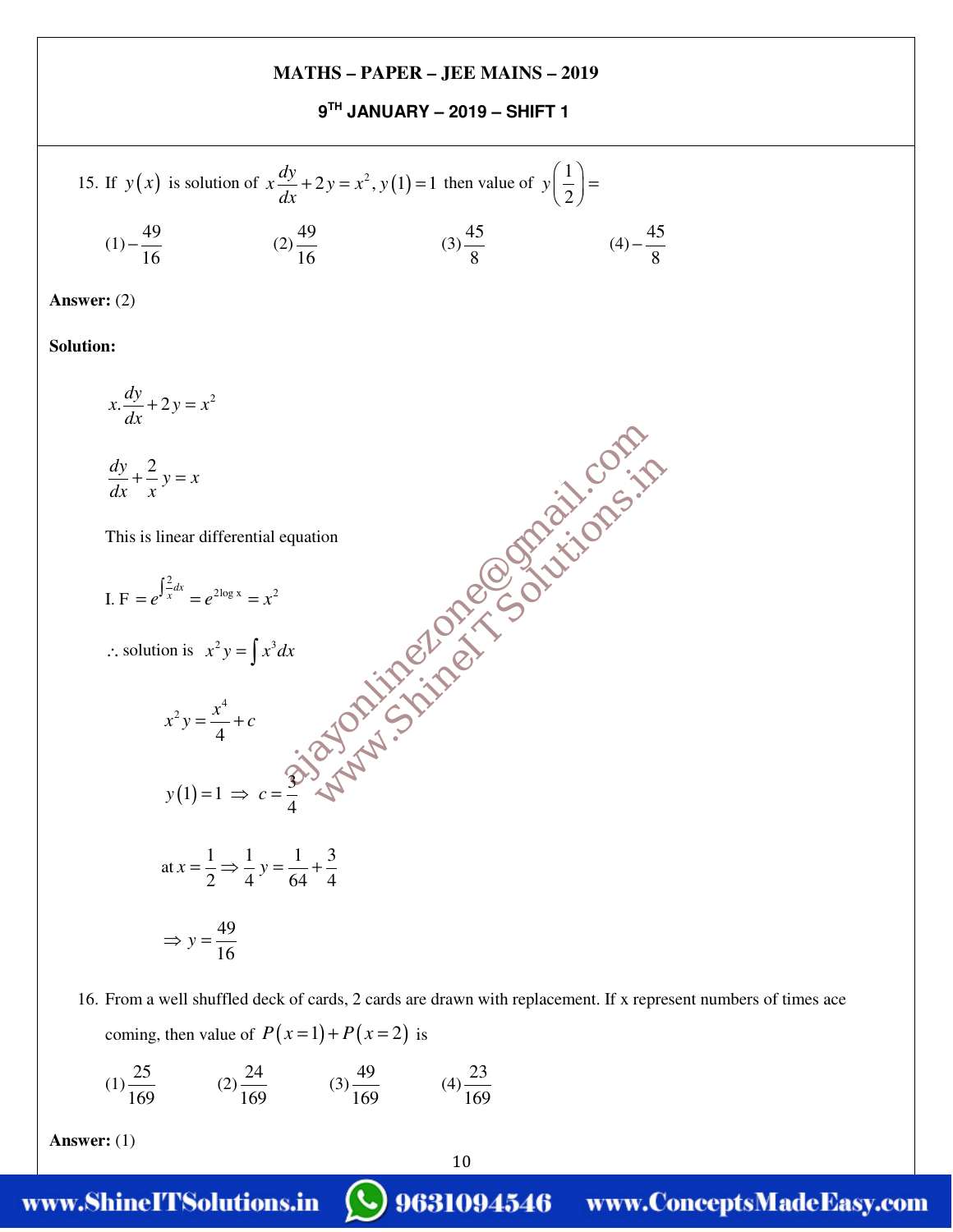**9TH JANUARY – 2019 – SHIFT 1** 

**Solution:**

$$
P(x=1) = {}^{2}C_{1} \times \frac{4}{52} \times \frac{48}{52} = \frac{24}{169}
$$
  
\n
$$
P(x=2) = {}^{2}C_{2} \times \left(\frac{4}{52}\right)^{2} = \frac{1}{169}
$$
  
\n
$$
P(x=1) + P(x=2) = \frac{25}{169}
$$
  
\n17. If eccentricity of the hyperbola  $\frac{x^{2}}{\cos^{2} \theta} - \frac{y^{2}}{\sin^{2} \theta} = 1$  is more than 2 when  $\theta \in \mathbb{Q}(\frac{\pi}{\sqrt{2}})$  then values of length of  
\nlatus rectum lies in the interval  
\n(1)(3,∞) (2)(1,3/2) (3)(2,3) (3)(2,3) (4)(-3, -2)  
\nAnswer: (1)  
\nSolution:  
\nFor hyperbola,  $e^{2} = 1 + \frac{b^{2}}{a^{2}}$   
\n $= 1 + \tan^{2} \theta \cos 2$   
\n $\Rightarrow \theta \in \left(\frac{\pi}{3}, \frac{\pi}{2}\right)$   
\nLength of latus rectum =  $\frac{2b^{2}}{a} = 2 \tan \theta \sin \theta$   
\n $= 2(\frac{1}{\sqrt{3}})\left(\frac{\sqrt{3}}{2}\right)$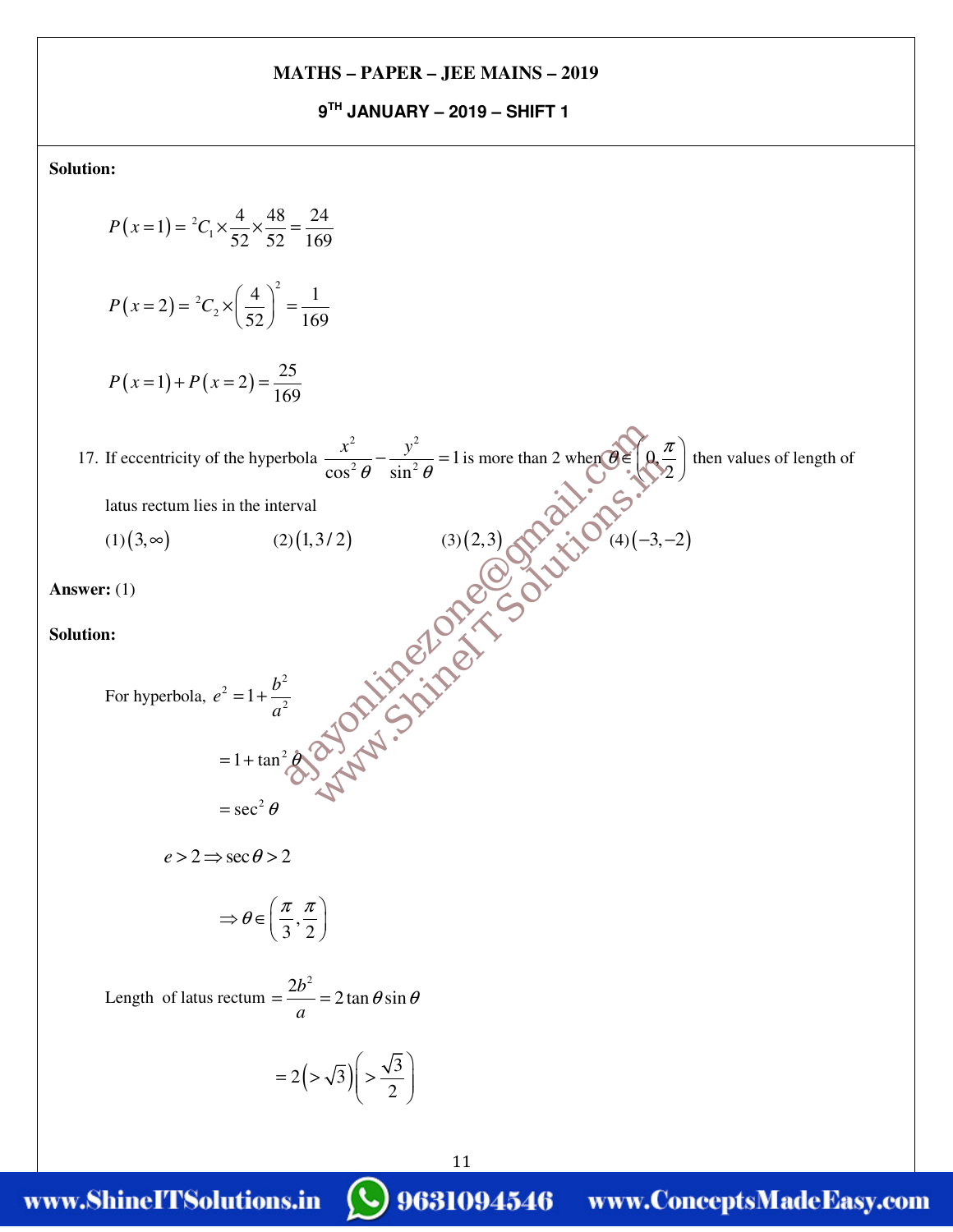**9TH JANUARY – 2019 – SHIFT 1** 

 $> 3$ 

18. If slant height of a right circular cone is 3 cm then the maximum volume of cone is

(1) 
$$
2\sqrt{3} \pi cm^3
$$
 (2)  $4\sqrt{3} \pi cm^3$  (3)  $(2+\sqrt{3}) \pi cm^3$  (4)  $(2-\sqrt{3}) \pi cm^3$ 

**Answer:** (1)

#### **Solution:**

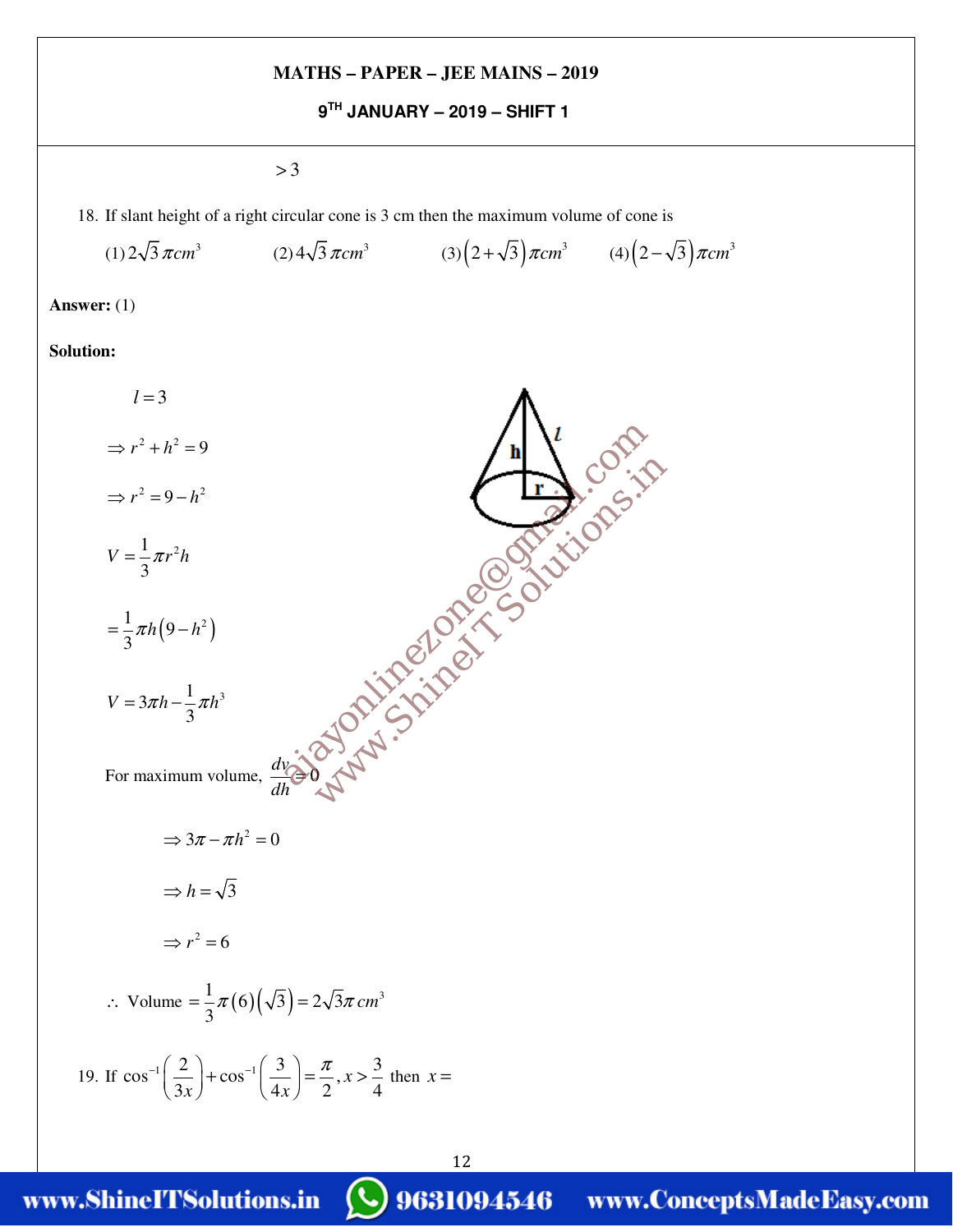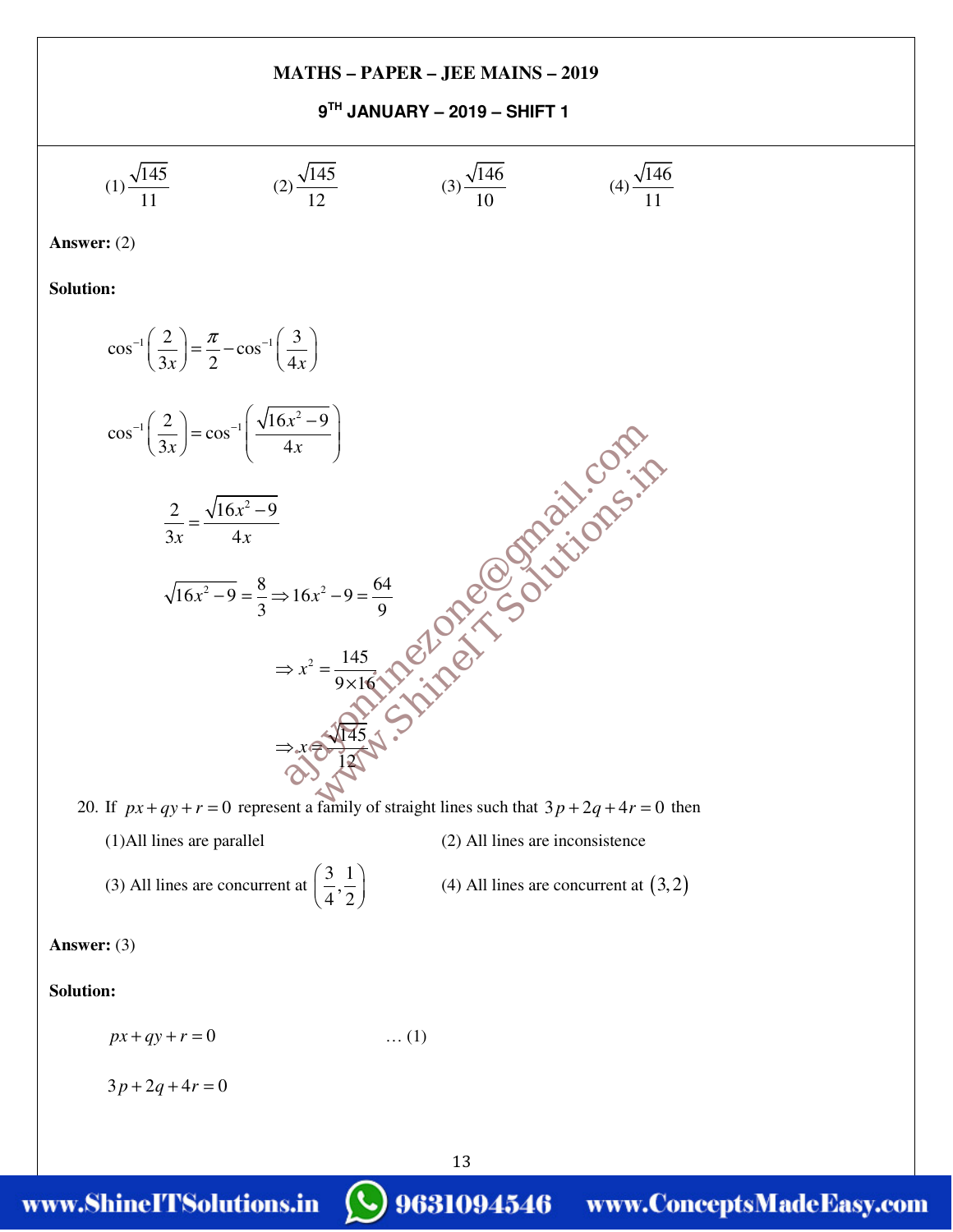### **9TH JANUARY – 2019 – SHIFT 1**

14 BYJU's Classes  $\frac{3p}{1} + \frac{q}{2} + r = 0$ 4 2  $\frac{p}{r} + \frac{q}{2} + r = 0$  ... (2)  $(1)$  &  $(2)$  are identical  $\frac{x}{3} = \frac{y}{1} = 1$ 4 2  $\frac{x}{2} = \frac{y}{1}$  $(x, y) = \left(\frac{3}{4}, \frac{1}{2}\right)$  $4^{\degree}2$ *x y*  $(3\;1)$  $=\left(\frac{3}{4},\frac{1}{2}\right)$ 21. Consider the system of equations  $x + y + z = 1$ ,  $2x + 3y + 2z = 1$ ,  $2x + 3y + (a^2 - 1)z = a + 1$  then  $x + y + z = 1, 2x + 3y + 2z = 1, 2x + 3y + (a^{2}-1)z = a + 1$  then (1)system has a unique solution for  $|a| = \sqrt{3}$  (2) system is inconsistence for  $|a| = \sqrt{3}$ (3) system is inconsistence for  $a = 4$  (4) system is inconsistence for  $a = 3$ **Answer:** (2) **Solution:**  $x + y + z = 1$  … (1)  $2x + 3y + 2z = 1$  $2x+3y+(a^2-1)z=a+1$  (3) By observation, when  $a^2 - 1 = 2$ LHS of  $(2)$  &  $(3)$  are same but RHS different Hence  $a^2 = 3 \Rightarrow |a| = \sqrt{3}$ ∴ For  $|a| = \sqrt{3}$ , the system is inconsistent. 22. The value of  $3(\cos\theta - \sin\theta)^4 + 6(\sin\theta + \cos\theta)^2 + 4\sin^6\theta$  is, where  $\theta \in \left(\frac{\pi}{4},\right)$  $4^{\degree}2$  $\theta \in \left( \frac{\pi}{n}, \frac{\pi}{n} \right)$  $\in \left(\frac{\pi}{4},\frac{\pi}{2}\right)$  $(1)$  13 – 4 $\cos^4 \theta$  $13 - 4\cos^4\theta$  (2)  $13 - 4\cos^6\theta$ ms  $x + y + z = 1, 2x + 3y + 2z = 1, 2x + 3y + (a^{2} - 1)$ <br>
a for  $|a| = \sqrt{3}$  (2) system is inequalistic for  $|a|$ <br>
(4) system is inequalistic for  $|a|$ <br>
(4) system is inconsistence for  $|a|$ <br>
(4) system is inconsistence for  $|a|$ <br>
( uations  $x + y + z = 1, 2x + 3y + 2z = 1, 2x + 3y + 2z = 1, 2x + 3y + 2z = 1, 2x + 3y + 2z = 1, 2x + 3y + 2z = 1, 2x + 3y + 2z = 1, 2x + 3y + 2z = 1, 2x + 3y + 2z = 1, 2x + 3y + 2z = 1, 2x + 3y + 2z = 1, 2x + 3y + 2z = 1, 2x + 3y + 2z = 1, 2x + 3y + 2z = 1, 2x + 3y +$ 

4th Floor, Prince Road, Prince Kushal Towns, Concepts, Theodor, Apple Road, Chennai Road, Chennai -0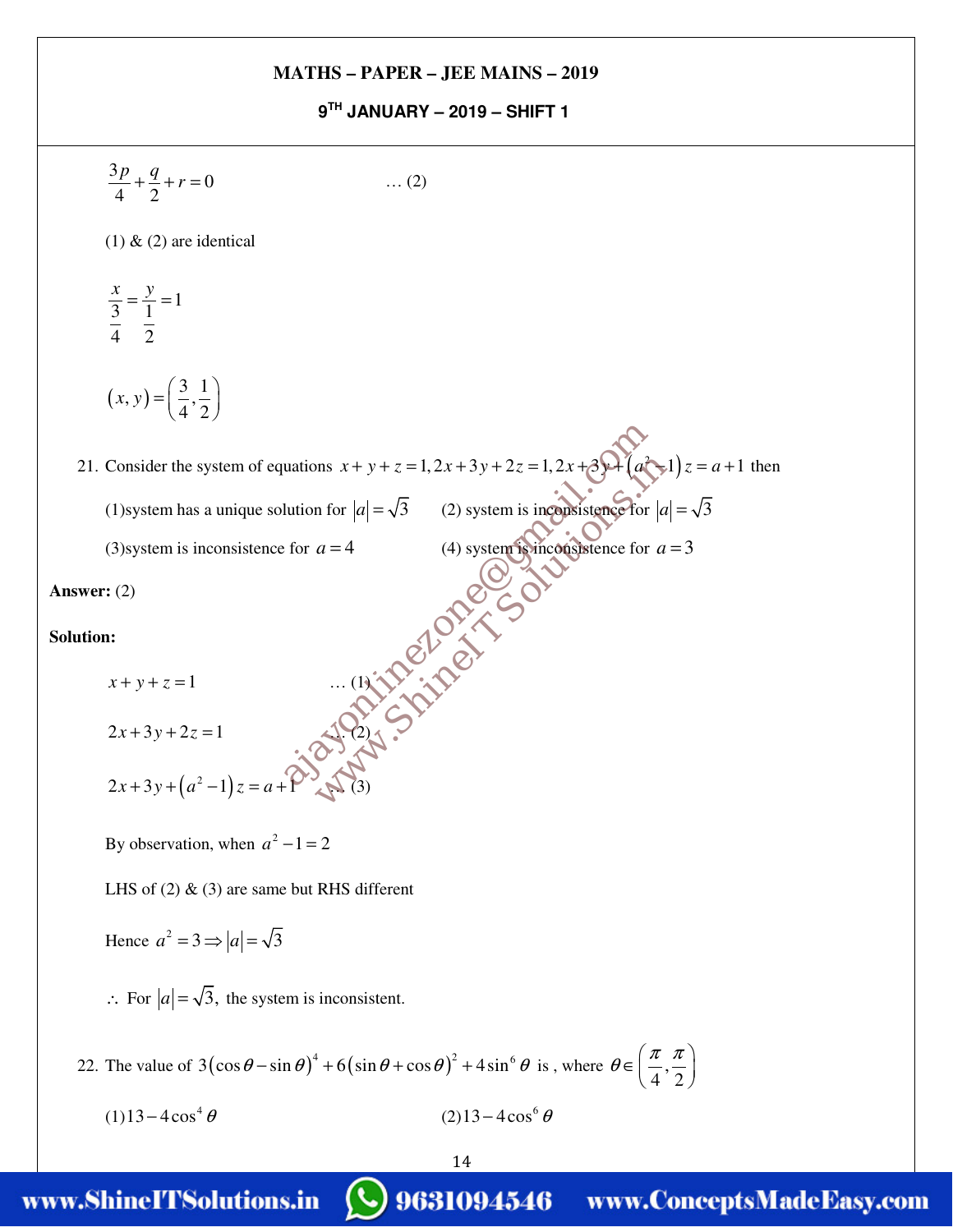**9TH JANUARY – 2019 – SHIFT 1** 

(3)13-4cos<sup>6</sup> θ + 2sin<sup>4</sup> θ cos<sup>2</sup> θ  
\n**Answer:** (2)  
\n**Solution:**  
\n3(cos<sup>2</sup> θ + sin<sup>2</sup> θ – sin 2θ)<sup>2</sup> + 6(sin<sup>2</sup> θ + cos<sup>2</sup> θ + sin 2θ) + 4sin<sup>6</sup> θ  
\n= 3(1+ sin<sup>2</sup> 2θ – 2sin 2θ) + 6+6sin 2θ + 4sin<sup>6</sup> θ  
\n= 9+3sin<sup>2</sup> 2θ + 4sin<sup>6</sup> θ  
\n= 9+3sin<sup>2</sup> 2θ + 4sin<sup>6</sup> θ  
\n= 9+12cos<sup>2</sup> θ sin<sup>2</sup> θ + 4(1 – cos<sup>2</sup> θ)<sup>3</sup>  
\n= 9+12sin<sup>2</sup> θ cos<sup>2</sup> θ + 4(1 – cos<sup>6</sup> θ – 3cos<sup>2</sup> θ sin<sup>2</sup> θ)  
\n= 9+12sin<sup>2</sup> θ cos<sup>2</sup> θ + 4 – 4cos<sup>6</sup> θ – 12sin<sup>2</sup> θ cos<sup>2</sup> θ  
\n= 13-4cos<sup>6</sup> θ  
\n23. 3 circles of radii a, b, c (*a* < *b <*)  
\n(1) a, b, c are in A.P.  
\n(3) 
$$
\sqrt{a}
$$
,  $\sqrt{b}$ ,  $\sqrt{c}$  are in A.P.  
\n(4)  $\frac{1}{z} + \frac{1}{z} = \frac{1}{z}$ 

**Answer:** (4)

**Solution:** 



*c*  $\sqrt{b}$   $\sqrt{a}$  $+\frac{1}{\sqrt{2}}$  =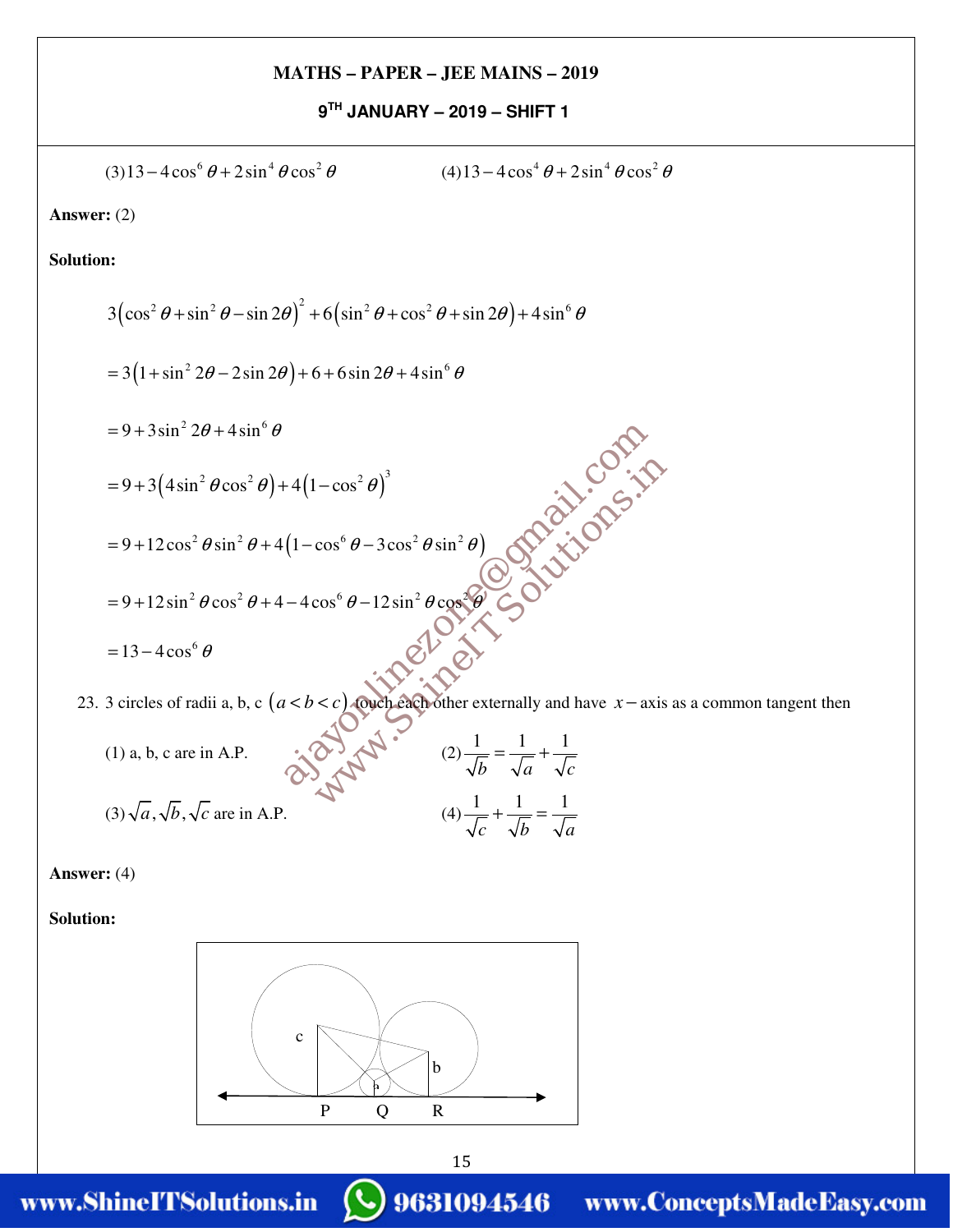**9TH JANUARY – 2019 – SHIFT 1** 

 $PQ + QR = PR$  $\sqrt{(c+a)^2-(c-a)^2}$  +  $\sqrt{(b+a)^2-(b-a)^2}$  =  $\sqrt{(b+c)^2-(c-b)^2}$  $\sqrt{4ac} + \sqrt{4ab} = \sqrt{4bc}$ Dividing with  $\sqrt{4abc}$ ,  $1 \t1 \t1$ *b*  $\sqrt{c}$   $\sqrt{a}$  $+\frac{1}{\sqrt{}}$  = 24. If  $f(x) = \frac{1}{x}$ ,  $f_2(x) = 1 - x$ ,  $f_3(x) = \frac{1}{1 - x}$  $f(x) = \frac{1}{2}$ ,  $f_2(x) = 1-x$ ,  $f_3(x)$  $x^{752}$   $x^{75}$   $x^{75}$   $1-x$  $=$   $\frac{1}{2}$ ,  $f_2(x)$  = 1 – x,  $f_3(x)$  =  $\frac{1}{-x}$  then find  $J(x)$  such that  $f'_2 \circ J \circ f'_1(x) = f_3(x)$ (1)  $f_1(x)$  (2)  $\frac{1}{x}f_3(x)$  $\frac{1}{x} f_3(x)$  (3)  $f_3(x)$   $(3) f_2(x)$ **Answer:** (3) **Solution:**  $f_2(J(f_1(x))) = f_3(x)$ 2  $1)$  1 1  $f_{\scriptscriptstyle 2}^{} \vert \ J$  $\left( J\left(\frac{1}{x}\right)\right) = \frac{1}{1-x}$  $1 - J\left(\frac{1}{\cdot}\right) = \frac{1}{\cdot}$ 1 *J*  $x$   $\left|$   $1-x\right|$  $(1)$  $-J\left(\frac{1}{x}\right) = \frac{1}{1-x}$  $\left(\frac{1}{2}\right) = 1 - \frac{1}{4}$  $1 - x \quad x - 1$  $J\left(\frac{1}{x}\right) = 1 - \frac{1}{2} = \frac{x}{2}$  $\left(\frac{1}{x}\right) = 1 - \frac{1}{1-x} = \frac{x}{x-1}$  $(x) = \frac{1}{1-x} = f_3(x)$  $J(x) = \frac{1}{x} = f_3(x)$ *x*  $=\frac{1}{1}$  = −  $y(x) = \frac{1}{1-x}$  then find  $J(x)$  such that  $\oint_2^x \partial_x f_0(x)$ <br>  $f_3(x)$  (3)  $f_3(x)$   $\partial_x f_3(x)$   $\partial_y f_4(x)$ <br>  $\partial_y f_2(x)$ <br>  $\partial_y f_3(x)$   $\partial_y f_4(x)$ x,  $f_3(x) = \frac{1}{1-x}$  then find  $J(x)$  such that  $\oint_2^0 o J \phi$ <br>
(3)  $f_3(x)$  (3)  $f_3(x)$   $\oint_0^{\infty} \oint_0^{\infty} \phi(x) \phi(x)$ <br>
(4)  $f_2$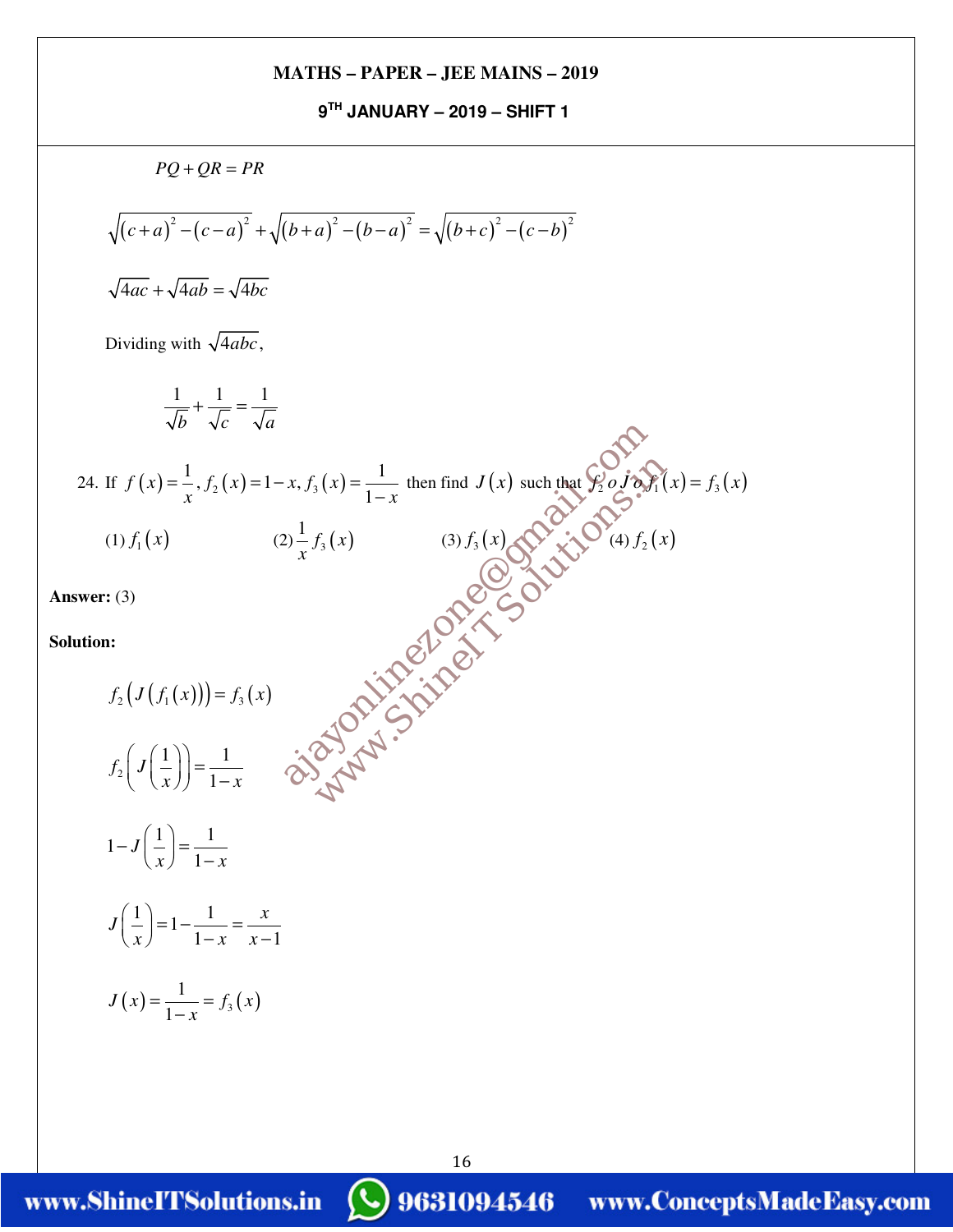### **9TH JANUARY – 2019 – SHIFT 1**

25. Find the equation of line through  $(-4,1,3)$  & parallel to the plane  $x + y + z = 3$  while the line intersects another line whose equation is  $x + y - z = 0 = x + 2y - 3z + 5$ 

(1) 
$$
\frac{x+4}{-3} = \frac{y-1}{-2} = \frac{z-3}{1}
$$
  
(2) 
$$
\frac{x+4}{1} = \frac{y-1}{2} = \frac{z-3}{1}
$$
  
(3) 
$$
\frac{x+4}{-3} = \frac{y-1}{2} = \frac{z-3}{1}
$$
  
(4) 
$$
\frac{x+4}{-1} = \frac{y-1}{2} = \frac{z-3}{-3}
$$

**Answer:** (3)

#### **Solution:**

Family of planes containing the line of intersection of planes is  $\pi_1 + \lambda \pi_2 = 0$ e line of intersection of planes is  $\pi_1 + \lambda \pi_2 = 0$ <br>  $y-3z+5) = 0$ <br>
3)<br>  $y-2z+5 = 0$ <br>  $\therefore y-2z+5 = 0$ <br>  $\therefore y-2z+5 = 0$ <br>  $\therefore y-2z+5 = 0$ <br>  $\therefore y-2z+5 = 0$ <br>  $\therefore y-2z+5 = 0$ <br>  $\therefore y-2z+5 = 0$ <br>  $\therefore y-2z+5 = 0$ <br>  $\therefore y-2z+5 = 0$ <br>  $\therefore y-2z$ ag the line of intersection of planes is  $\pi_1 + \lambda \pi_2 = 0$ <br>  $(x+2y-3z+5) = 0$ <br>  $(-4,1,3)$ <br>
The is  $y-2z+5=0$ . Note that the substitution of the set of  $y$  of  $y$  is parallel to  $x + y + z = 5$ 

i.e., 
$$
(x+y-z)+\lambda(x+2y-3z+5)=0
$$

This is passing through  $(-4,1,3)$ 

 $\Rightarrow \lambda = -1$ 

Hence the equation of plane is  $y - 2z + 5 = 0$ 

Required line is lie in this plane & is parallel to  $x + y + z = 5$ 

$$
\therefore \text{ direction of required line} = \begin{vmatrix} \hat{i} & \hat{j} & \hat{k} \\ 1 & 1 & 1 \\ 0 & 1 & -2 \end{vmatrix} = -3\hat{i} + 2\hat{j} + \hat{k}
$$

$$
\therefore \text{ Required line is } \frac{x+4}{-3} = \frac{y-1}{2} = \frac{z-3}{1}
$$

26. Consider the curves  $y = x^2 + 2$  and  $y = 10 - x^2$ . Let  $\theta$  be the angle between both the curves at point of intersection, then find  $\tan \theta$ 

17

$$
(1) \frac{8}{15} \qquad (2) \frac{5}{17} \qquad (3) \frac{3}{17} \qquad (4) \frac{8}{17}
$$

**Answer:** (1)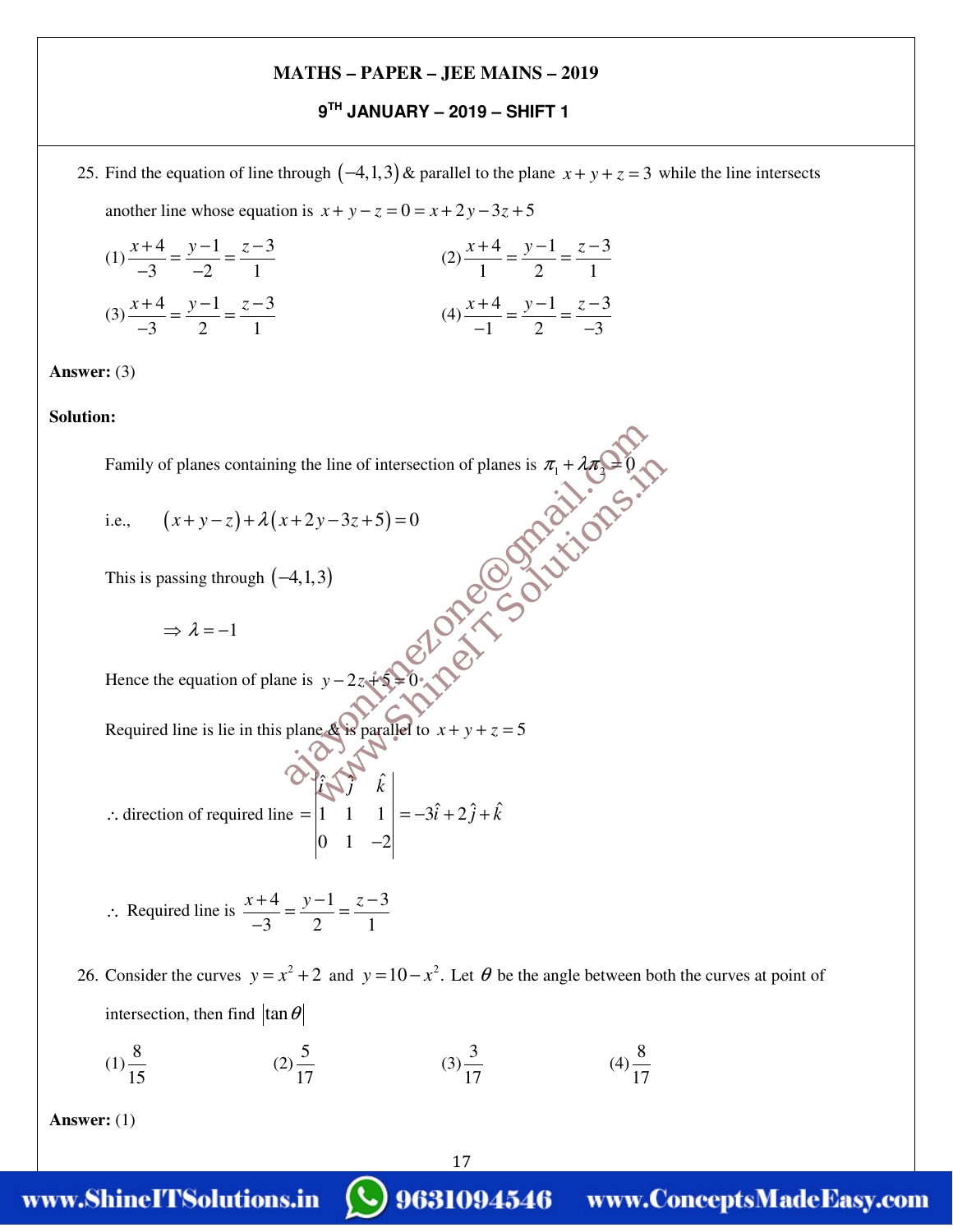**9TH JANUARY – 2019 – SHIFT 1** 

**Solution:** 

 $x^2 + 2 = 10 - x^2$  $\Rightarrow$   $x = \pm 2$  & y = 4 ∴ point of intersection of curves  $=(±2,4)$  $y = x^2 + 2$ ;  $y = 10 - x^2$  $\frac{dy}{dx} = 2x; \ \frac{dy}{dx} = -2x$ *dx dx*  $= 2x; \frac{dy}{dx} =$ *dy*  $\frac{dy}{dx}$  at  $(\pm 2, 4) = \pm 4 = m_1; \frac{dy}{dx}$  $\pm 2, 4$  =  $\pm 4$  =  $m_1$ ;  $\frac{dy}{dx}$  at  $(\pm 2, 4)$  =  $\mp 4$  =  $m_2$  $\tan \theta = \left| \frac{8}{1.15} \right| = \frac{8}{14}$  $1 - 16$  15  $\therefore |\tan \theta| = \frac{6}{14.15} =$ − 27. A plane parallel to y-axis passing through line of intersection of planes  $x + y + z = 1$  &  $2x + 3y - z - 4 = 0$ which of the point lie on the plane. (1)(3,2,1) (2)(−3,0,1) (3)(−3,1,1) (4)(3,1,-1) **Answer:** (4) **Solution:** Required plane is  $\pi_1 + \lambda \pi_2 = 0$  $(x+y+z-1)+\lambda(2x+3y-z-4)=0$ at  $(\pm 2, 4) = \mp 4 = m_2$ <br>
at  $(\pm 2, 4) = \mp 4 = m_2$ <br>
and through line of intersection of planes  $x + y + z =$ <br>
ane.<br>
3,0.4)  $\frac{dy}{dx}$ at (± 2, 4) =  $\mp$  4 =  $m_2$ <br>  $\frac{dy}{dx}$ at (± 2, 4) =  $\mp$  4 =  $m_2$ <br>  $\frac{dy}{dx}$  at (± 2, 4) =  $\mp$  4 =  $m_2$ <br>  $\frac{dy}{dx}$  at (± 2, 4) =  $\mp$  4 =  $m_2$ <br>  $\frac{dy}{dx}$  at ( $\pm$  2, 4)  $\frac{dy}{dx}$  and  $\frac{dy}{dx}$  at ( $\pm$  2)  $\$ 

 $(1+2\lambda)x+(1+3\lambda)y+(1-\lambda)z-(1+4\lambda)=0$ 

This is parallel to y-axis  $\Rightarrow \lambda = \frac{-1}{2}$ 3  $\Rightarrow \lambda = -\frac{1}{2}$ 

 $\therefore$  Required plane is  $x+4z+1=0$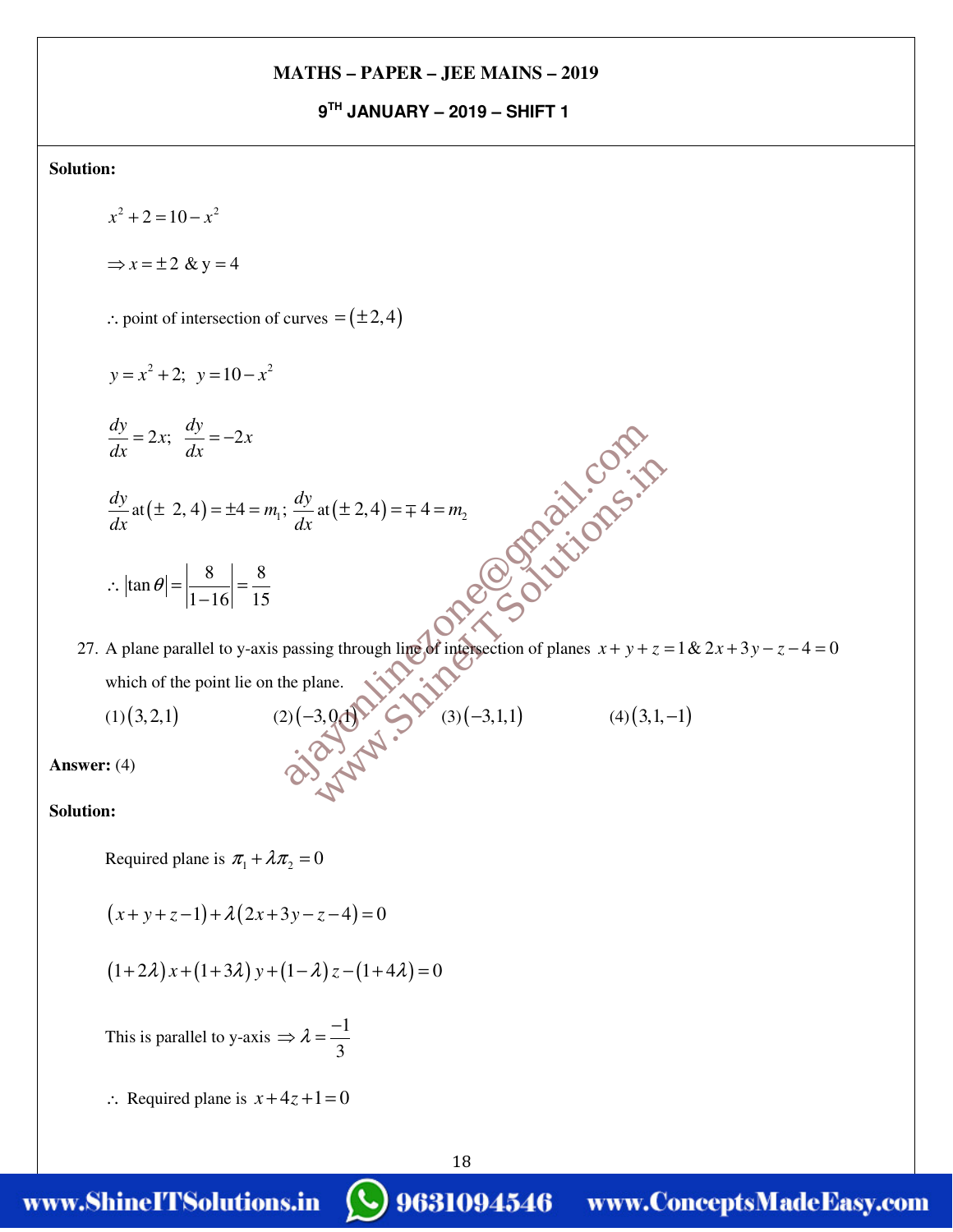#### **9TH JANUARY – 2019 – SHIFT 1**

By inspection,  $(3,1,-1)$  lie in this plane.

28. Find common tangent of the two curves  $y^2 = 4x$  and  $x^2 + y^2 - 6x = 0$ 

(1) 
$$
y = \frac{x}{3} + 3
$$
 (2)  $y = \left(\frac{x}{\sqrt{3}} - \sqrt{3}\right)$  (3)  $y = \frac{x}{3} - 3$  (4)  $y = \left(\frac{x}{\sqrt{3}} + \sqrt{3}\right)$ 

**Answer:** (4)

**Solution:**

Equation of tangent to the parabola  $y^2 = 4x$  is  $y = mx + \frac{1}{x}$ *m*  $= mx +$  $\Rightarrow$   $m^2x - my + 1 = 0$ This is also tangent to  $x^2 + y^2 - 6x = 0$  i.e., 2  $\left| \frac{3m^2+1}{\frac{m^4+1}{m^2}} \right| = 3$  $m^4 + m$  $\frac{+1}{\sqrt{2}}$  = +  $9m^4 + 1 + 6m^2 = 9m^4 + 9m^2$  $3m^2 = 1 \Rightarrow m = \pm \frac{1}{6}$ 3  $m^2 = 1 \implies m = \pm$ ∴ common tangent is  $y = \pm \frac{y}{\sqrt{2}} + \sqrt{3}$ 3  $y = \pm \left( \frac{x}{t} \right)$  $=\pm \left(\frac{x}{\sqrt{3}} + \sqrt{3}\right)$ HIPSOLUTE OF THE COLLEGE SOLUTIONS.in parabola  $y^2 = 4x$  is  $y = mx + \frac{1}{m}$ <br>  $my+1=0$ <br>  $+y^2-6x=0$ <br>  $+y^2-6x=0$ <br>  $m^2$ <br>  $m^2$ <br>  $m^2 \propto \sqrt{3} \sqrt{3} \sqrt{3} \sqrt{3}$ <br>  $\sqrt{3} \sqrt{3} \sqrt{3} \sqrt{3}$ <br>  $\sqrt{3} \sqrt{3} \sqrt{3} \sqrt{3}$ 

29. If the area bounded by the curve  $y = x^2 - 1$ , tangent to it at (2, 3) and y-axis is

$$
(1) \frac{2}{3} \qquad (2) \frac{4}{3} \qquad (3) \frac{8}{3} \qquad (4) 1
$$

**Answer:** (3)